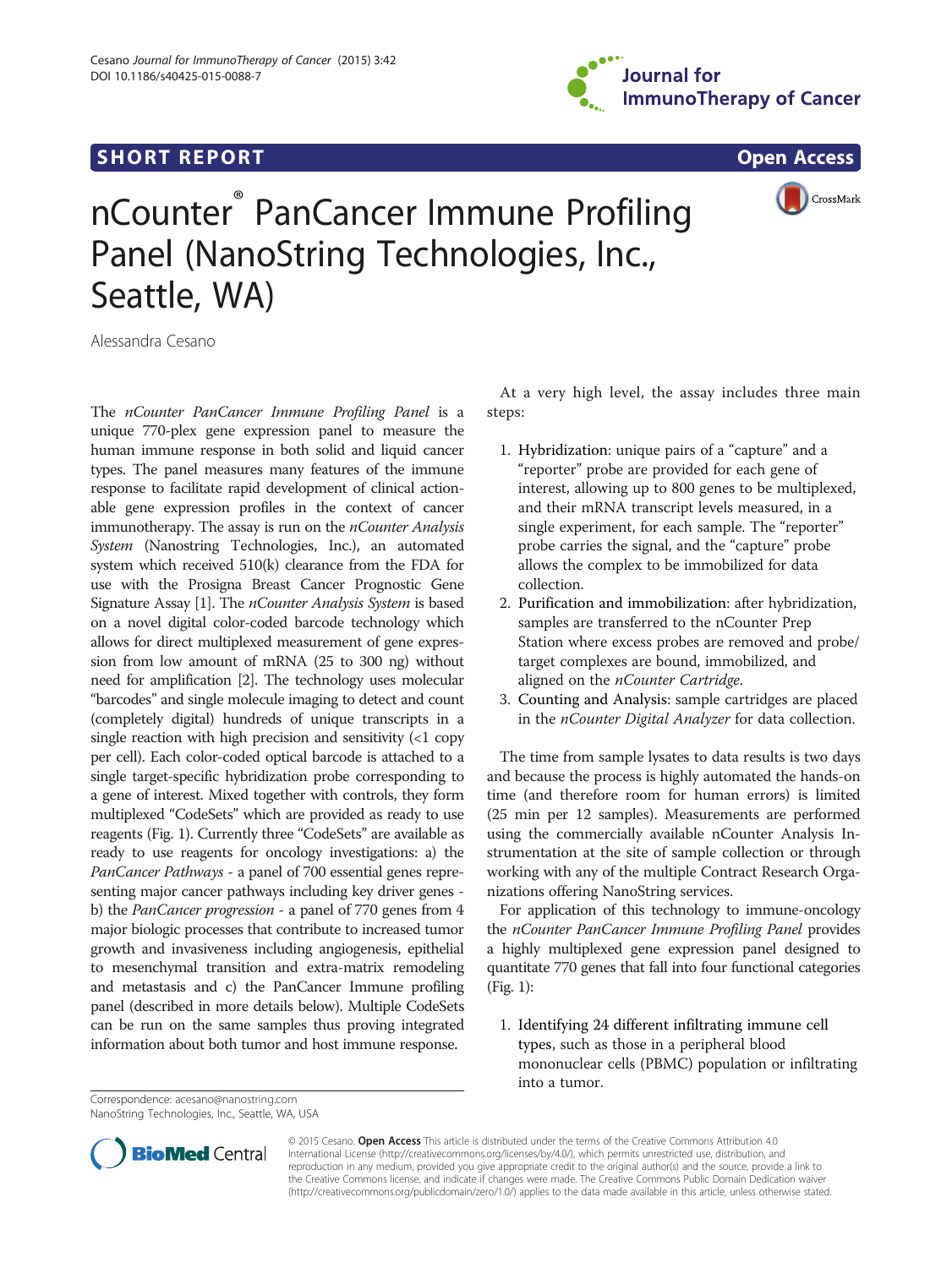<span id="page-1-0"></span>

- 2. Assessing immunological function and response to immunotherapy, such as immune checkpoint regulation.
- 3. Identifying tumor-specific antigens, such as cancertestis (CT) antigens.
- 4. Housekeeping genes that facilitate sample-to-sample normalization.

### Type of data obtained/readout

Barcodes are counted and tabulated for each target by the nCounter Digital Analyzer. The data readouts are either the composite of the individual expression profile of cells within that population; or detailed, single-cell level expression, which may represent biologically relevant small percentage (5-10 %) of the entire population of the cells. The instrument analysis software automatically performs QC, normalization, data analysis and creates multi-page reports with the options of performing advanced analyses including pathway applications.

## Limitations of the approach

- The data are not spatially resolved, hence, it represents the average of a few 1000's of cells
- The data are targeted discovery (as contrasted with pure discovery), and measure only the 770 genes predefined in the panel. It is possible to add 30

completely custom genes to the 770-plex panel (total of 800-plex)

 While it is possible to resolve alternate splice transcripts and expressed gene-fusions, the panel does not measure single-nucleotide polymorphisms (SNPs).

# Advantages of the approach

- Multiplex hundreds of gene targets in a single reaction
- $\bullet$  High sensitivity (<1 copy per cell)
- Fully-automated system
- No enzymes or amplification required to perform assay, ideally suited for FFPE samples and cell lysates
- Multiplex 800 regions from as little as 25-300 ng of total RNA
- Completely digital detection (all quantitation is by direct single-molecule counting)
- Automated analysis software

# Types of samples needed and special issues pertaining to samples

The nCounter PanCancer Immune profiling panel is fully compatible with clinically relevant sample types such as fresh-frozen (FF) tissue, formalin-fixed paraffin-embedded (FFPE) tumor sections, isolated immune cell populations